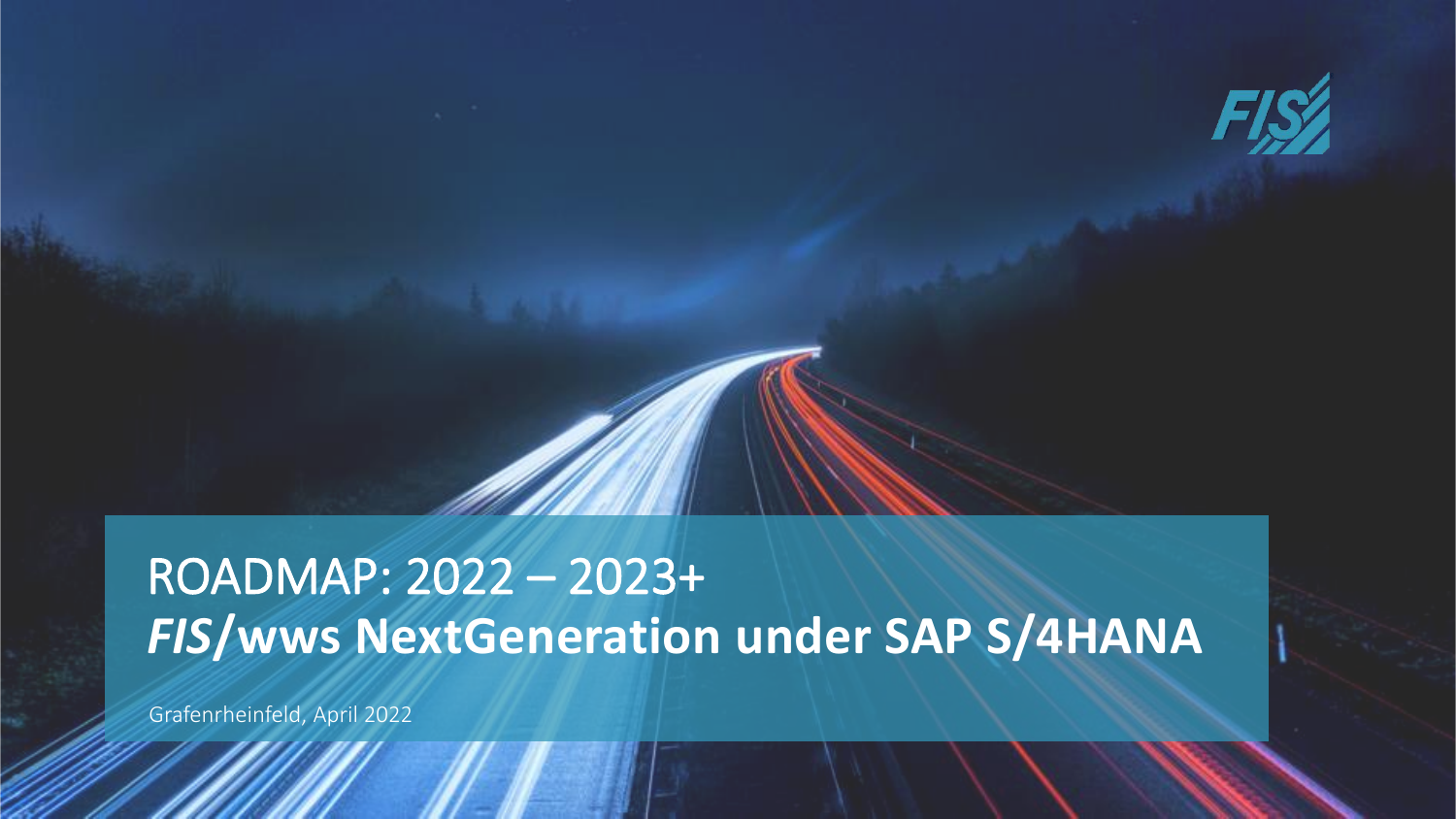The specifications and information by FIS Informationssysteme und Consulting GmbH contained in this document are without obligation and non-binding. The information represents an extract and reflects the current status. FIS expressly reserves the right to make subsequent changes to these specifications and information.

The specifications and information in this document represent confidential information of FIS and must be kept secret by the receiver. In particular, the passing on of these specifications and information to third parties is prohibited.

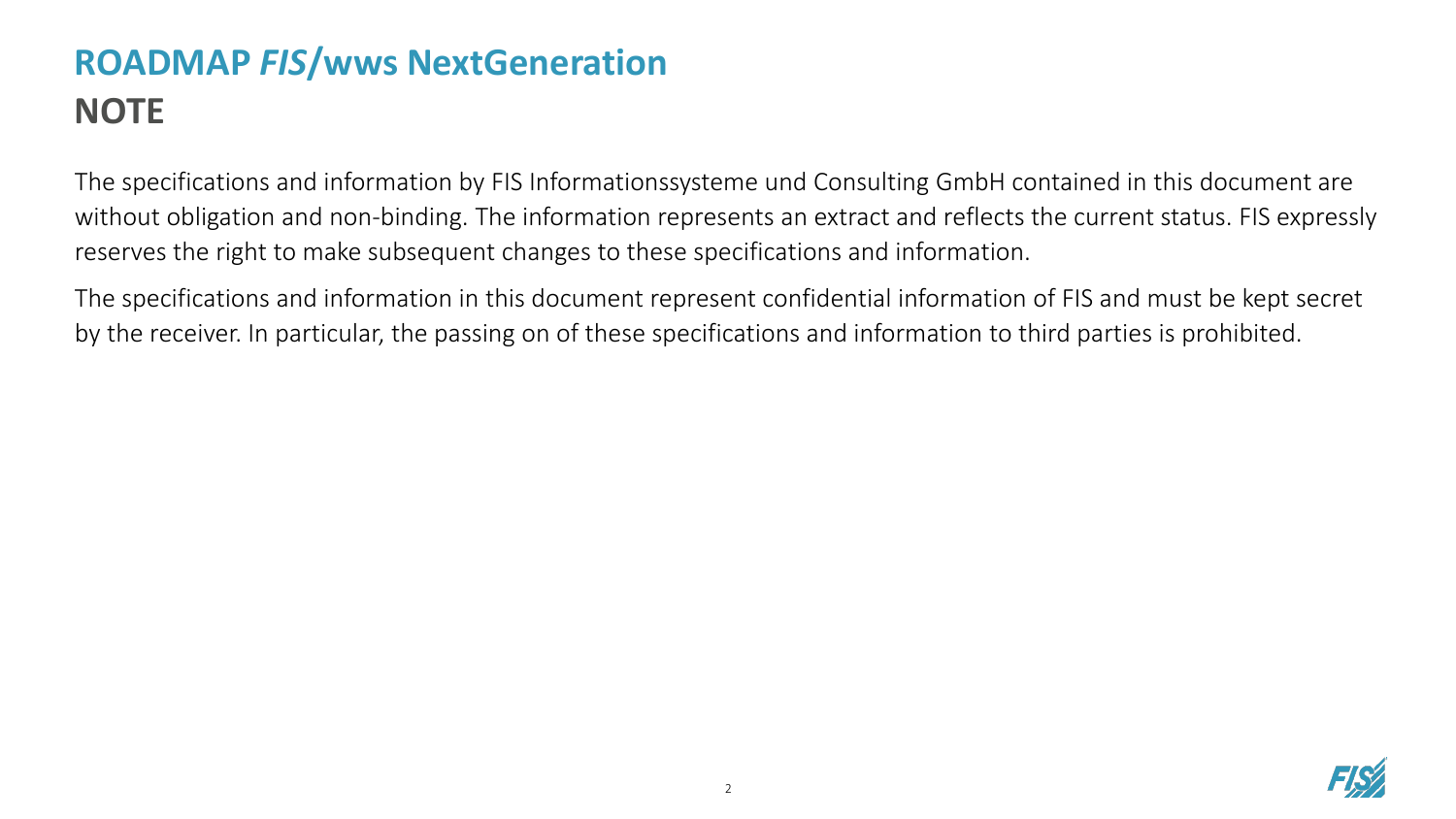### **ROADMAP** *FIS***/wws NextGeneration THE APPLICATION AND ITS BENEFITS**

*FIS*/wws NextGeneration (NG) is the industrial solution for technical wholesale and compound groups based on SAP S/4HANA. To meet the requirements of this industry sector, we have particularly optimized and amended functions in Sales and Distribution as well as in Purchasing and Procurement within SAP Operations. As a specialized provider, we deliver numerous wholesale-specific additional functions that complement the SAP standard version.

The industry-specific configuration of *FIS*/wws NG reduces adjustment efforts and implementation time. *FIS*/wws NG used in combination with SAP S/4HANA is the optimum support for technical wholesale business processes. Since 1996, *FIS*/wws has permanently been further developed and is currently used by more than 35,000 SAP users.

#### Your benefits:

- Shorter processing times than in the SAP standard system
- High functional scope due to numerous additional functions
- Easy handling
- High productivity
- Field-tested solution
- Modern and open architecture
- Sustainability, independency, scalability
- Possibility of exerting influence within the user association

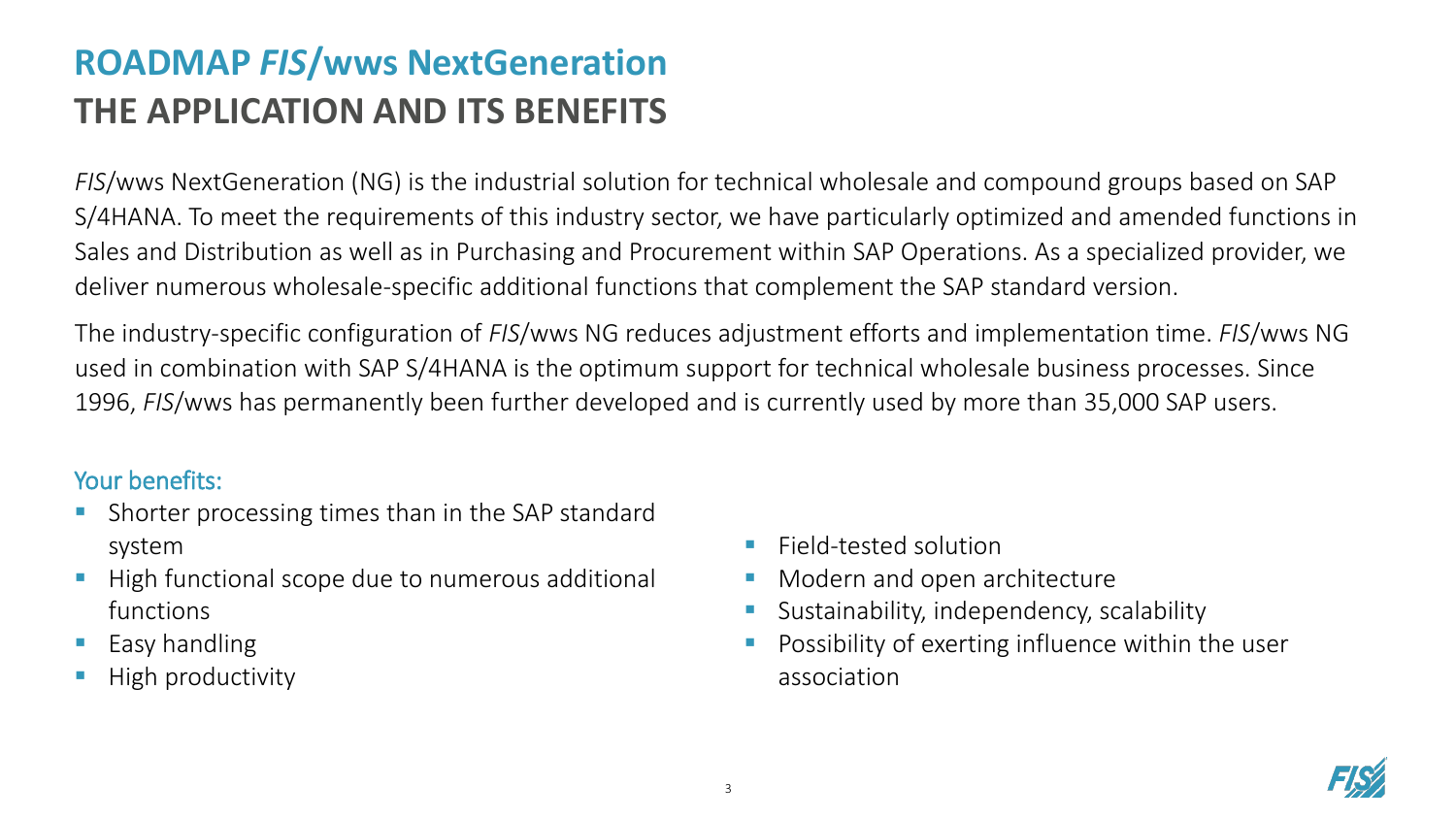creation

■ Individual composition of SD document data

**Enhancement of cash desk safety regulation** 

**E** *FIS*/wws Fiori Customer Analysis App **E** *FIS*/wws Fiori Object Monitor App

**Enhancement of optimized rescheduling EXECUTE:** Enhancement of DPD Web service 4.4

#### **2023+ –** Future Orientation Delivery of *FIS*/wws NG 2021/09 ■ Delivery of Fiori roles **E** *FIS*/wws Fiori SD Document Monitor App **EXECUTE:** Further development of *FIS*/wws integration in SAP EWM ■ Oxomi enhancement ■ Overview function for express delivery service providers ■ Enhancement of cash desk safety regulation **2022/Q1 – Latest Innovations 2022/Q3 – Planned Innovations** Delivery of *FIS*/wws NG 2021/08 ■ Delivery of Fiori roles ■ Integration of *FIS*/wws in SAP embedded EWM ■ Goods receipt mail ■ SD document update **Enhancement of route planning** monitor **E** Display of different contribution margins in SD documents **EXAMPLE FIS/cash Order with PayPal EXAMPLE FIS/cash Returns with PayPal** ■ Adding of attachments during document ■ Mapping of industry-specific requirements of the construction industry **EXP** Preparation of *FIS*/wws functions for SAP Cloud ■ Further development of the *FIS*/wws NG solution as Integration of SAP TM ■ Use of text mining Artificial intelligence (AI) for forecasting, MRP and shopping cart analysis **EXECUTE:** Further development of Fiori apps ■ Use of Big Data Digitization in the wholesale sector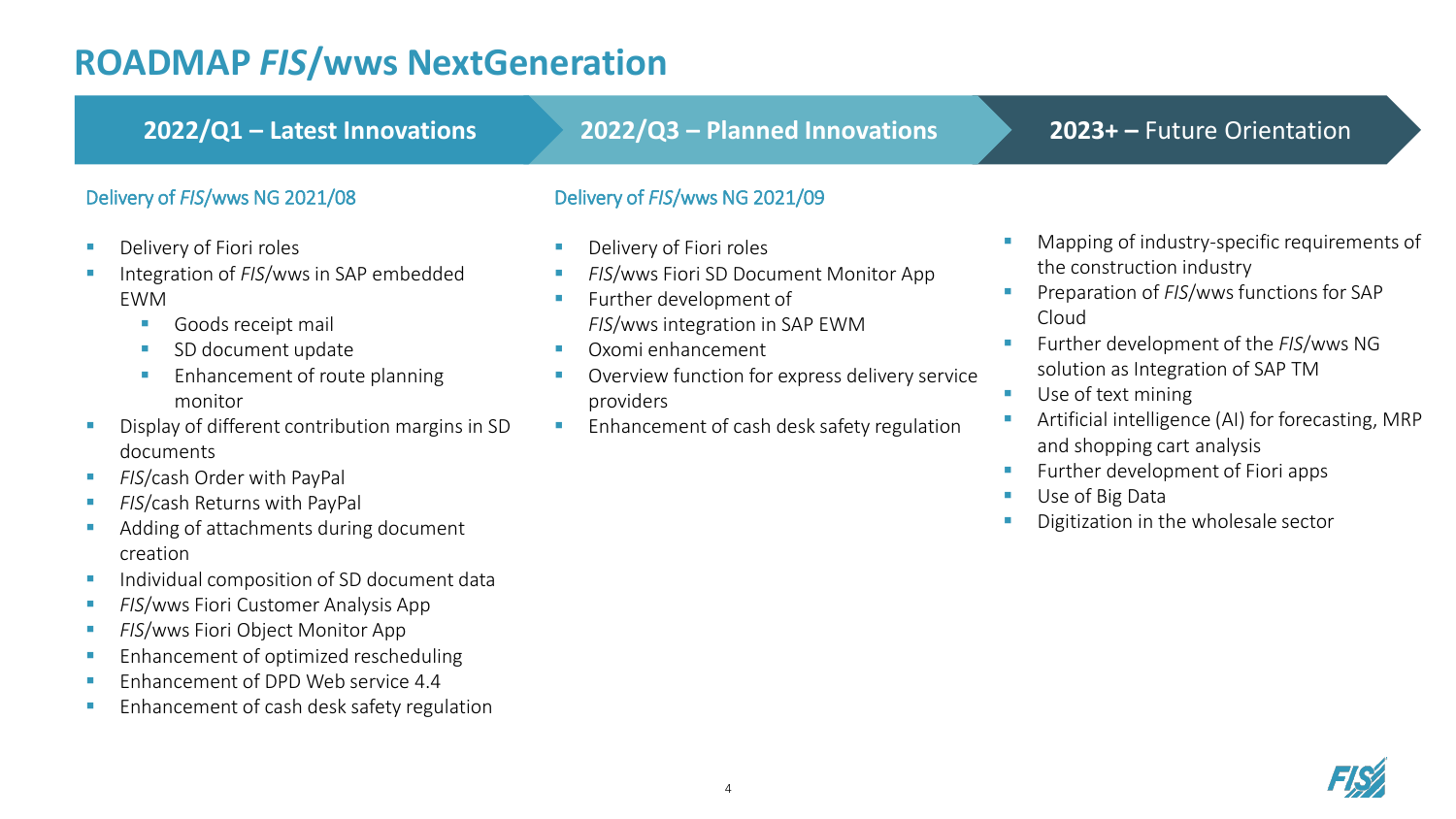#### **2022/Q1 – Latest Innovations**

#### General information

▪ Delivery of *FIS*/wws Release 2021 – Feature Pack Stack Initial Stack

Delivery of *FIS*/wws NG 2021/08 (based on SAP S/4HANA 2021 Initial Shipment Stack)

#### **• Delivery of Fiori roles**

For daily use in the business areas of finance, controlling, purchasing, sales and distribution and logistics, relevant transactions can be called as tiles in the Fiori Launchpad.

#### Enhancement and optimization

#### ▪ Functions by integrating *FIS*/wws in SAP embedded EWM

- Goods receipt mail for postings in SAP EWM (transfer posting to storage location, stock in quality inspection to unrestricted-use stock)
- SD document update for postings in SAP EWM (transfer posting to storage location, stock in quality inspection to unrestricted-use stock)
- Enhancement of the route planning monitor (e. g. by further status fields)

#### **• Presentation of different profit margins in SD documents**

For supporting the price determination, multiple profit margins can be calculated and included according to individual rules. Depending on the setting, other purchase conditions (e.g. gross vendor price, incl./excl. basic discount, incl./excl. quantity discount, incl./excl. freight costs) are used as a basis for profit margin calculation in SD documents.

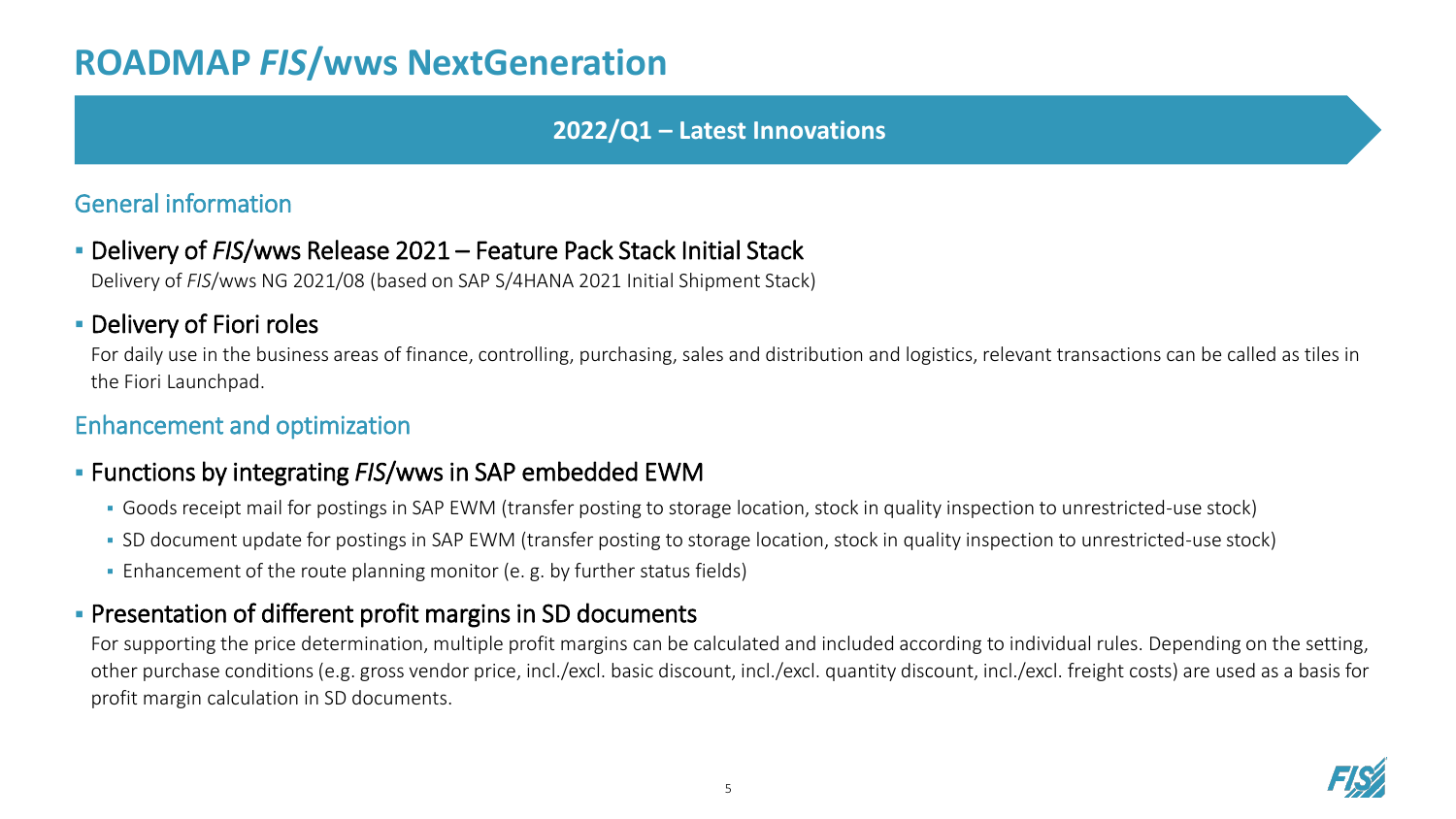#### **2022/Q1 – Latest Innovations**

#### ▪ *FIS*/cash enhancement by payment service provider PayPal

Payments via PayPal can be managed in *FIS*/cash. In case of returns, payments can be posted back to the customer's PayPal account via a separate returns document type.

#### **EXECT** Adding of attachments during document creation

Due to the print function, attached documents can also be output via mail dispatch when SD documents are created.

#### **.** Individual composition of SD document data

In the new "ALV" tab, the overview of SD document data can be composed individually. Documents can be filtered and sorted, data can be exported to Excel or the service level can be simulated for instance. Furthermore, a traffic light display supports the user. This enables a fast and uncomplicated research especially for comprehensive quotations or orders.

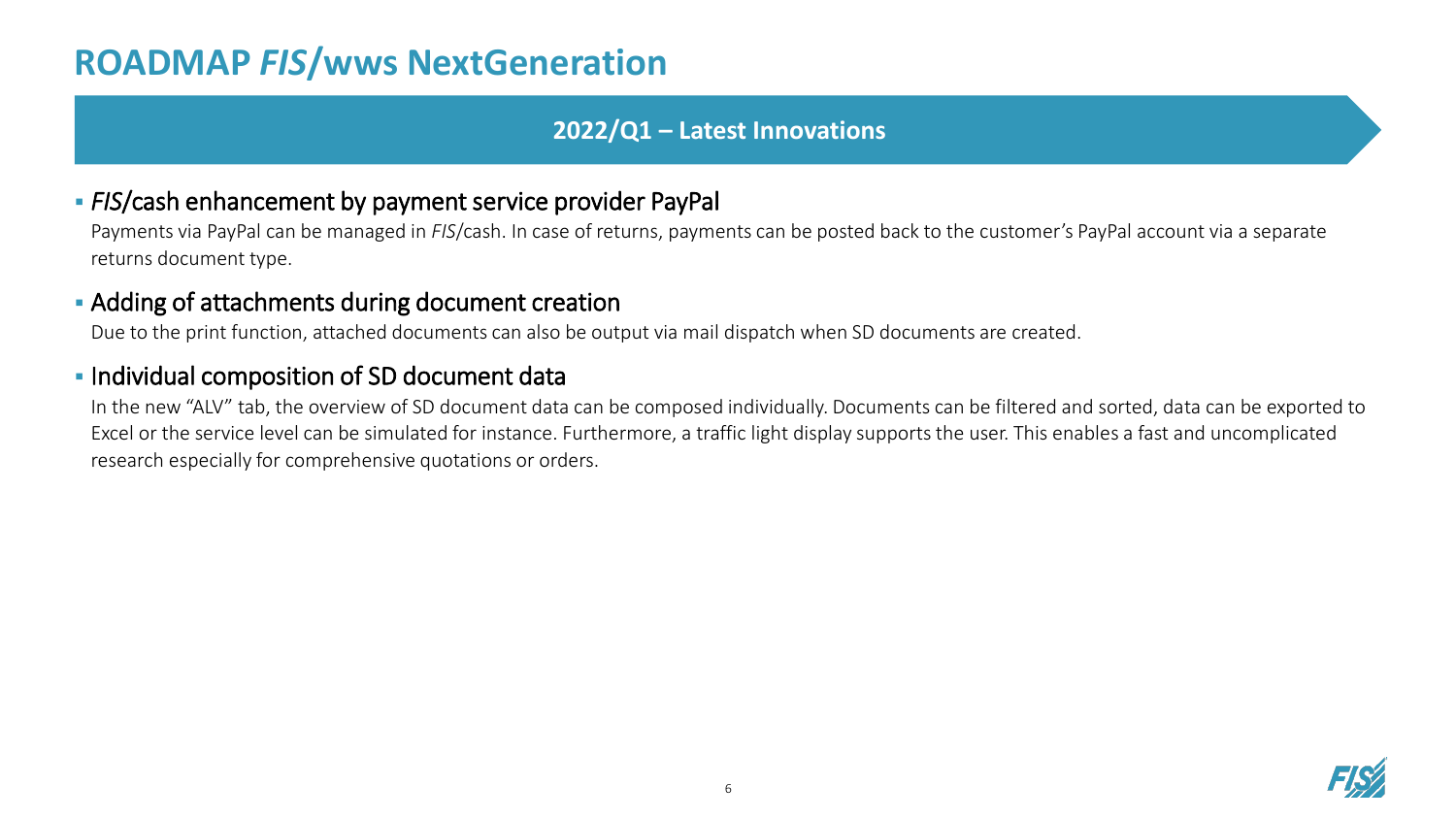#### **2022/Q1 – Latest Innovations**

#### **• FIS/wws Fiori Customer Analysis App**

This app displays relevant customer data at a glance (sales volume data, credit data, profit margin). The data can be graphically displayed at material group level for instance - in the course of a year or in comparison to previous periods.

#### **- FIS/wws Fiori Object Monitor App**

This app can be used to analyze object data (e. g. object volume, object status, object items, object documents).

#### **Enhancement of optimized rescheduling**

Update of the document table not only for articles posted in the goods receipt, but also in the following cases:

- Order item is canceled
- Order item is deleted
- **Order quantity is reduced**

#### **Enhancement of DPD Web service 4.4**

The current DPD Web Service Version 4.4 has been integrated.

#### **Enhancement of cash desk safety regulation**

Permanent adjustment to statutory provisions within the cash desk safety regulation.

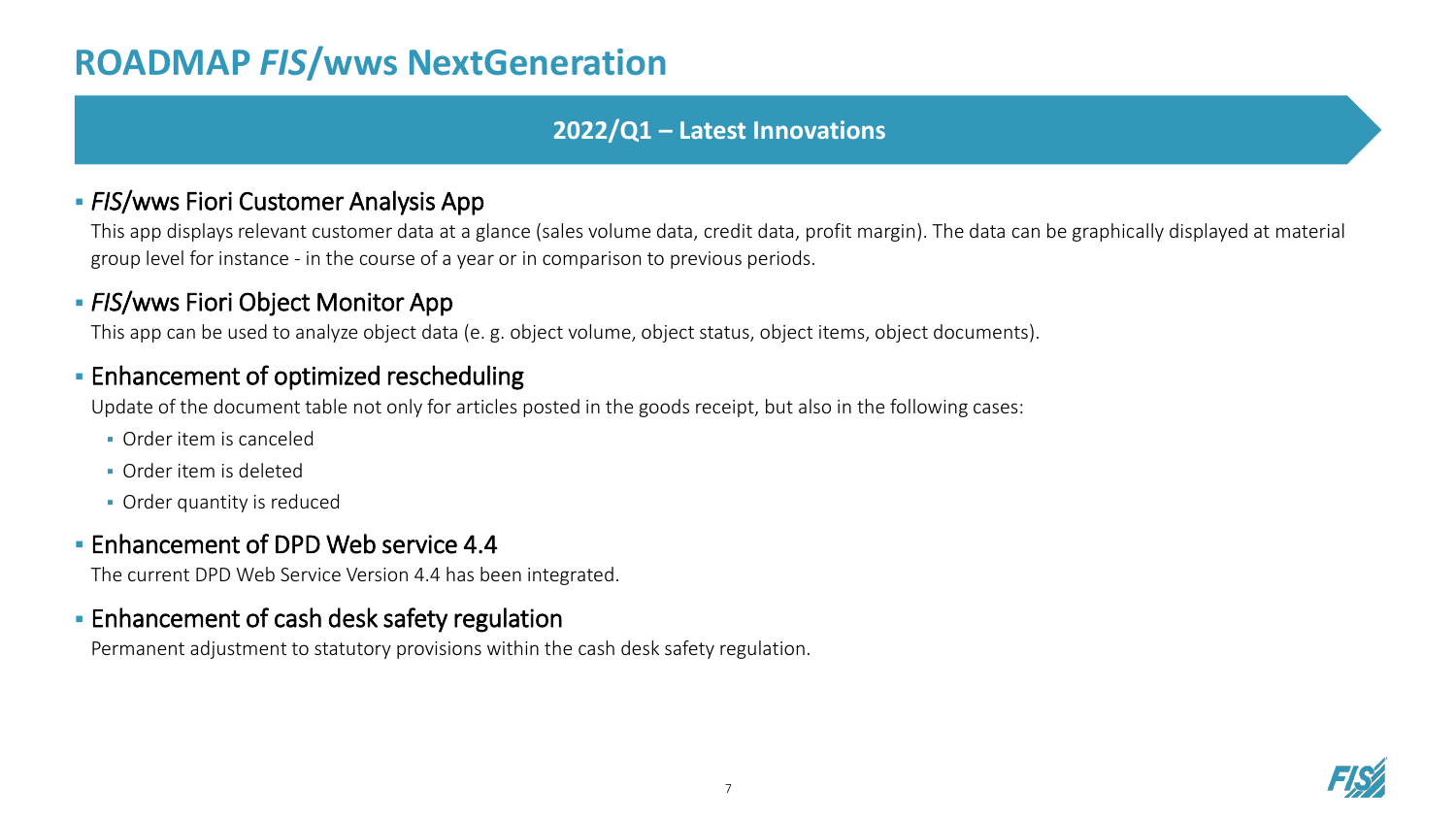#### **2022/Q3 – Innovations**

#### General information

▪ Delivery of *FIS*/wws Release 2021 – Feature Pack Stack 2

Delivery of *FIS*/wws NG 2021/09 (based on SAP S/4HANA 2021 FPS 2)

#### **- Delivery of Fiori roles**

For daily use in the business areas of finance, controlling, purchasing, sales and distribution and logistics, relevant transactions can be called as tiles in the Fiori Launchpad.

#### Enhancement and optimization

#### **- FIS/wws Fiori SD Document Monitor App**

The SD Document Monitor App provides all essential information on the evaluation of quotations, orders, billing documents, backorders or on the invoice verification status.

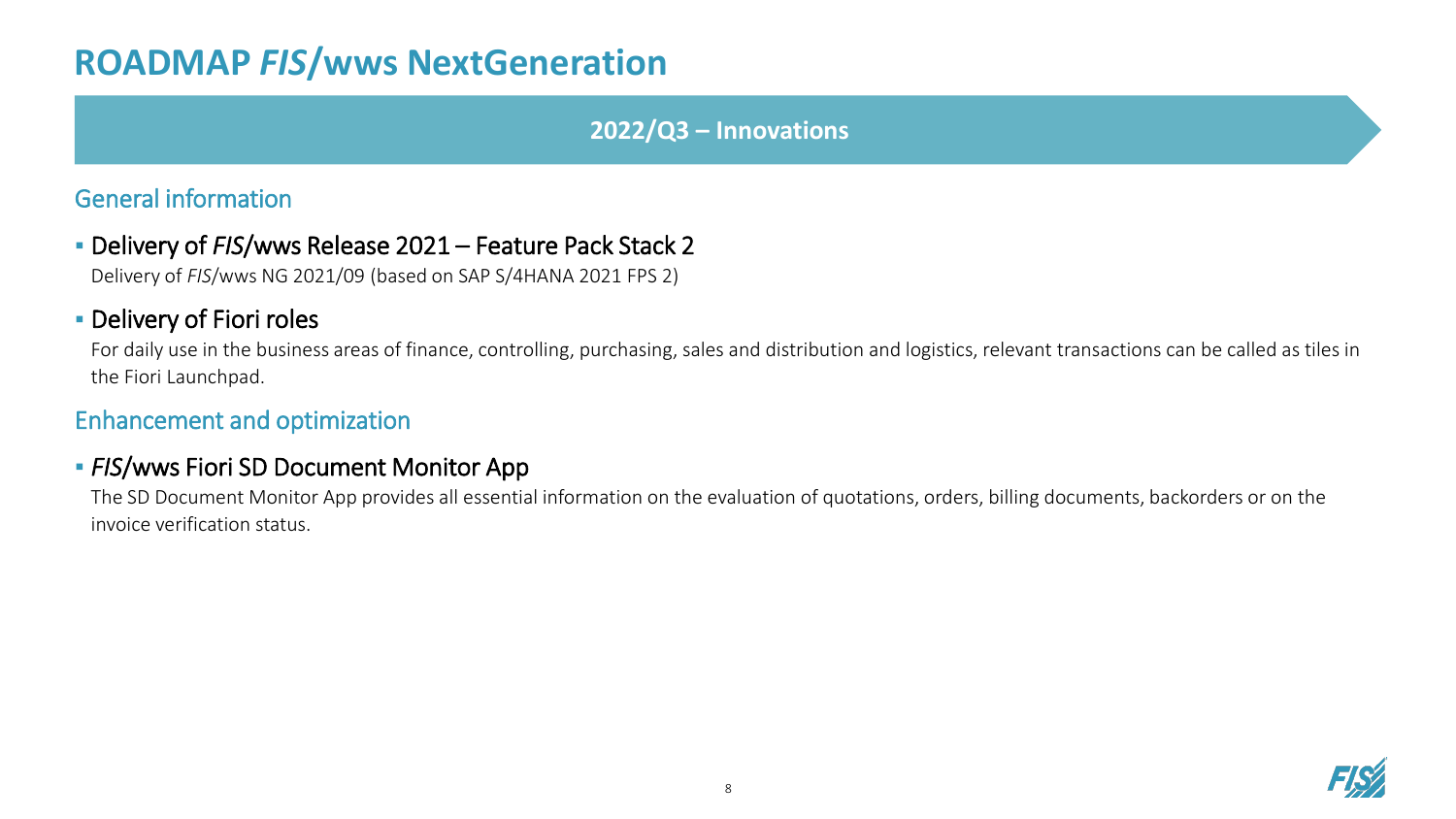#### **2022/Q3 – Innovations**

#### Enhancement and optimization

#### ▪ Further development of *FIS*/wws integration in SAP EWM

- Additional enhancements of the route planning monitor (e. g. status update)
- Developments in the "embedded EWM" area are also provided for a local EWM.

#### ▪ Oxomi enhancement

Oxomi search function "Navigator Pro" is connected as an individual function button in SD document entry.

#### ▪ Overview function for express delivery service providers

For better delivery tracking with express delivery service providers, an analysis monitor is provided, which summarizes the following information for instance:

- Service code
- Tracking number
- Product code
- Delivery date
- Name of express delivery service provider etc.

### **Enhancement of cash desk safety regulation**

Permanent adjustment to statutory provisions within the cash desk safety regulation.

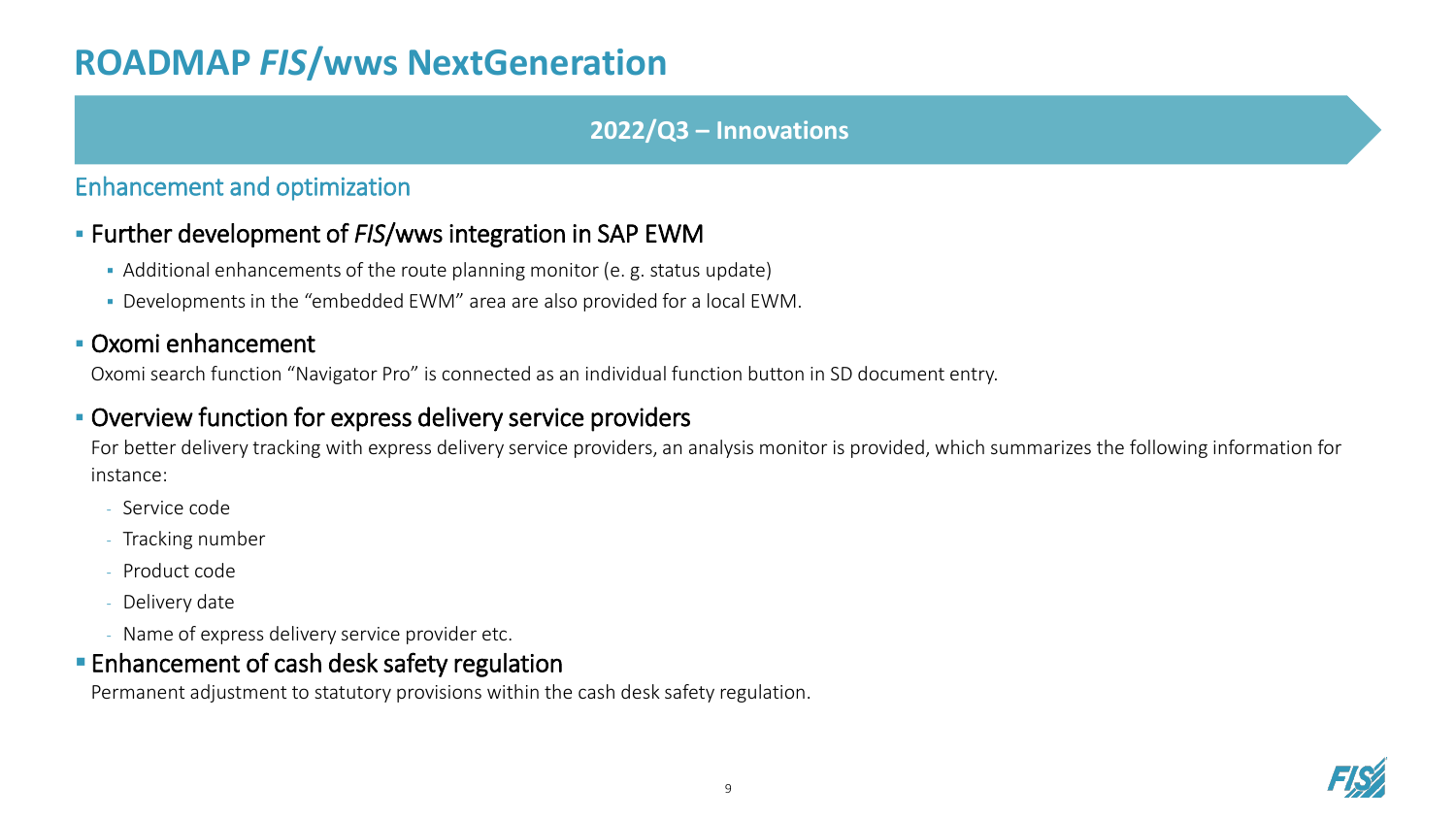#### **2023+ –** Future Orientation

#### ▪ Mapping of industry-specific requirements of the construction industry

Extension by industry-specific requirements of the construction materials wholesale trade.

#### **Preparation of FIS/wws functions for SAP Cloud**

In preparation for the new SAP strategy ("Cloud first"), the *FIS*/wws functions are gradually made cloud-compatible.

#### ▪ Further development of the *FIS*/wws NG solution

- **SAP Transportation Management (SAP TM) functions are integrated.**
- Functional enhancements are developed according to market conditions, legal requirements and customer needs.

#### ▪ Use of text mining

Text mining is used to increase the hit accuracy in various applications, e.g. for the assignment of individual items from GAEB files to SAP articles in order to enable faster and easier quotation creation.

#### ▪ Artificial intelligence (AI) supports forecasting, MRP and shopping cart analysis

- AI is to be used for "intelligent" forecast and MRP. In research project "Optimal Inventory Planning for Resource Conservation" (OBER), for instance, FIS is working with partners on the optimization of stockholding using artificial intelligence. Further information can be found under <https://www.fis-gmbh.de/en/news-downloads/news-press/detail/ai-research-project-ober-on-optimized-wholesale-stockholding/> .
- AI is to be used to propose an optimized shopping cart and for compound analysis.

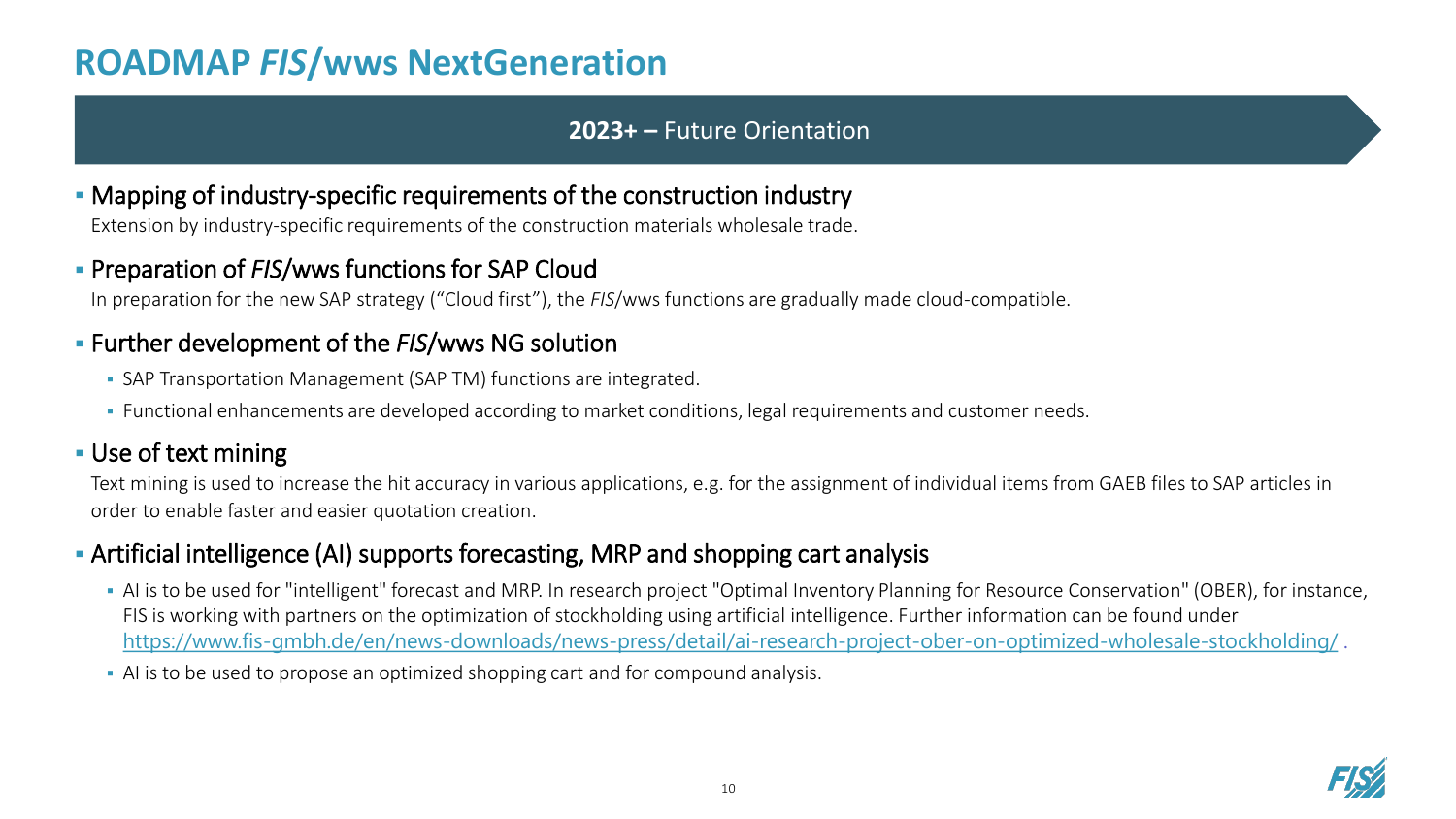#### **2023+ –** Future Orientation

#### **EXECT:** Further development of Fiori apps

Further *FIS*/wws NG Fiori apps are developed based on UI5 technology.

#### **Use of Big Data**

Big Data is to be used for evaluation and better predictability.

#### **- Digitization in wholesale trade**

Further solution approaches concerning digitization in wholesale trade are developed.